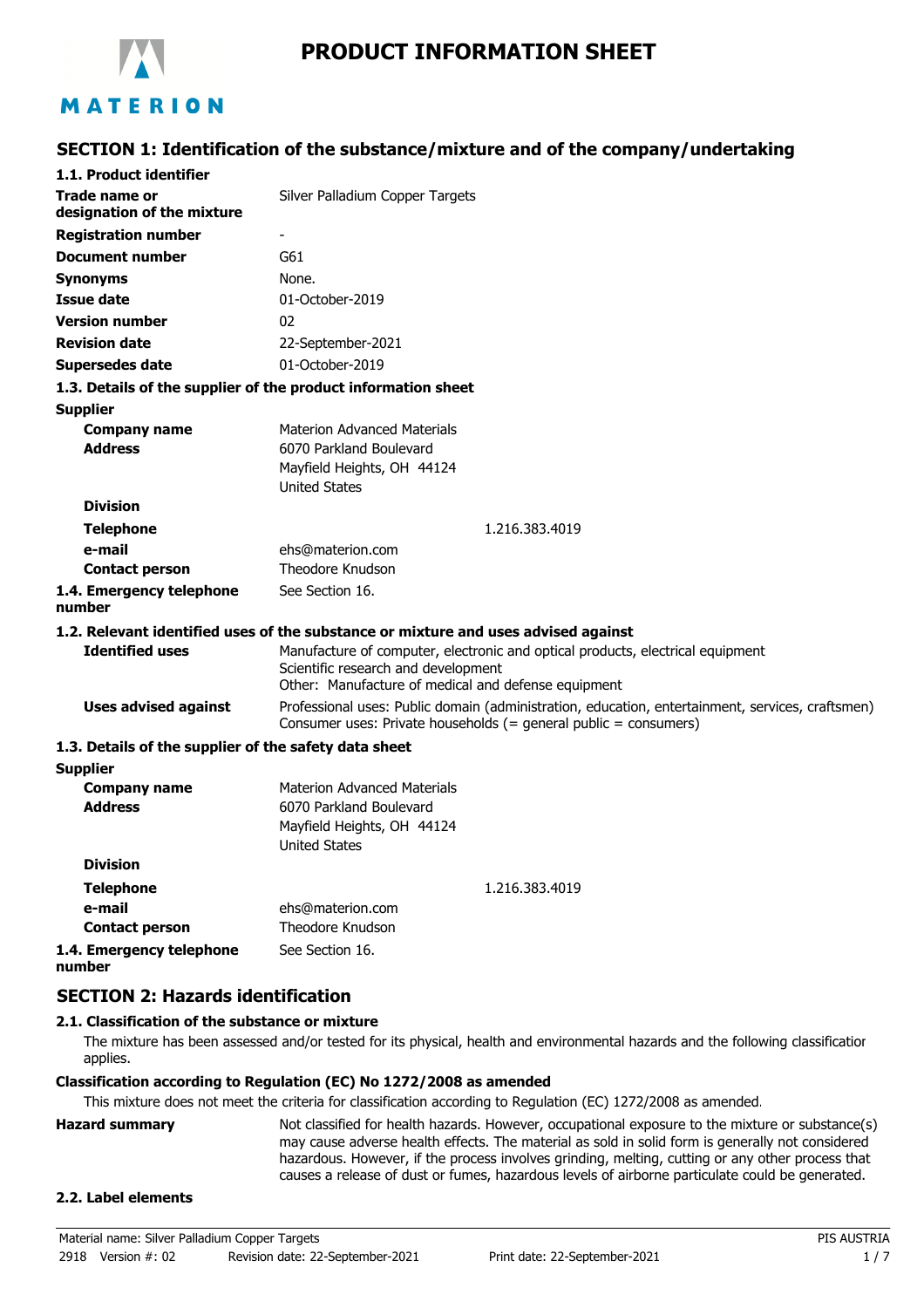|                                   | Label according to Regulation (EC) No. 1272/2008 as amended                                       |
|-----------------------------------|---------------------------------------------------------------------------------------------------|
| <b>Contains:</b>                  | Copper, Palladium, Silver                                                                         |
| <b>Hazard pictograms</b>          | None.                                                                                             |
| Signal word                       | None.                                                                                             |
| <b>Hazard statements</b>          | The mixture does not meet the criteria for classification.                                        |
| <b>Precautionary statements</b>   |                                                                                                   |
| <b>Prevention</b>                 | Observe good industrial hygiene practices.                                                        |
| <b>Response</b>                   | Wash hands after handling.                                                                        |
| <b>Storage</b>                    | Store away from incompatible materials.                                                           |
| <b>Disposal</b>                   | Dispose of waste and residues in accordance with local authority requirements.                    |
| Supplemental label<br>information | For further information, please contact the Product Stewardship Department at $+1.216.383.4019$ . |
| 2.3. Other hazards                | Not a PBT or vPvB substance or mixture.                                                           |

# **SECTION 3: Composition/information on ingredients**

# **3.2. Mixtures**

# **General information**

| <b>Chemical name</b> | $\frac{1}{2}$                                                       | No.                    | CAS-No. / EC REACH Registration No. Index No. |                          | <b>Notes</b> |
|----------------------|---------------------------------------------------------------------|------------------------|-----------------------------------------------|--------------------------|--------------|
| Silver               | $94 - 98$                                                           | 7440-22-4<br>231-131-3 | $\overline{\phantom{0}}$                      | $\overline{\phantom{0}}$ | $\#$         |
|                      | <b>Classification:</b> Aquatic Acute 1;H400, Aquatic Chronic 1;H410 |                        |                                               |                          |              |
| Copper               | $1 - 3$                                                             | 7440-50-8<br>231-159-6 | $\overline{\phantom{0}}$                      | $029 - 019 - 01 - X$     |              |
|                      | <b>Classification: -</b>                                            |                        |                                               |                          |              |
| Palladium            | $1 - 3$                                                             | 7440-05-3<br>231-115-6 | $\overline{\phantom{a}}$                      | $\overline{\phantom{0}}$ |              |
|                      | <b>Classification: -</b>                                            |                        |                                               |                          |              |

# **SECTION 4: First aid measures**

| Material name: Silver Palladium Copper Targets                                             |                                                                                                                     | PIS AUSTRIA |  |
|--------------------------------------------------------------------------------------------|---------------------------------------------------------------------------------------------------------------------|-------------|--|
| 5.3. Advice for firefighters<br><b>Special protective</b><br>equipment for<br>firefighters | Wear suitable protective equipment.                                                                                 |             |  |
| 5.2. Special hazards arising<br>from the substance or<br>mixture                           | None known.                                                                                                         |             |  |
| <b>Unsuitable extinguishing</b><br>media                                                   | Do not use water jet as an extinguisher, as this will spread the fire.                                              |             |  |
| 5.1. Extinguishing media<br><b>Suitable extinguishing</b><br>media                         | Water fog. Foam. Dry chemical powder. Carbon dioxide (CO2).                                                         |             |  |
| <b>General fire hazards</b>                                                                | No unusual fire or explosion hazards noted.                                                                         |             |  |
| <b>SECTION 5: Firefighting measures</b>                                                    |                                                                                                                     |             |  |
| 4.3. Indication of any<br>immediate medical attention<br>and special treatment<br>needed   | Treat symptomatically.                                                                                              |             |  |
| 4.2. Most important<br>symptoms and effects, both<br>acute and delayed                     | Exposure may cause temporary irritation, redness, or discomfort.                                                    |             |  |
| <b>Ingestion</b>                                                                           | Rinse mouth. Get medical attention if symptoms occur.                                                               |             |  |
| Eye contact                                                                                | Rinse with water. Get medical attention if irritation develops and persists.                                        |             |  |
| <b>Skin contact</b>                                                                        | Wash off with soap and water. Get medical attention if irritation develops and persists.                            |             |  |
| 4.1. Description of first aid measures<br><b>Inhalation</b>                                | Move to fresh air. Call a physician if symptoms develop or persist.                                                 |             |  |
| <b>General information</b>                                                                 | Ensure that medical personnel are aware of the material(s) involved, and take precautions to<br>protect themselves. |             |  |
|                                                                                            |                                                                                                                     |             |  |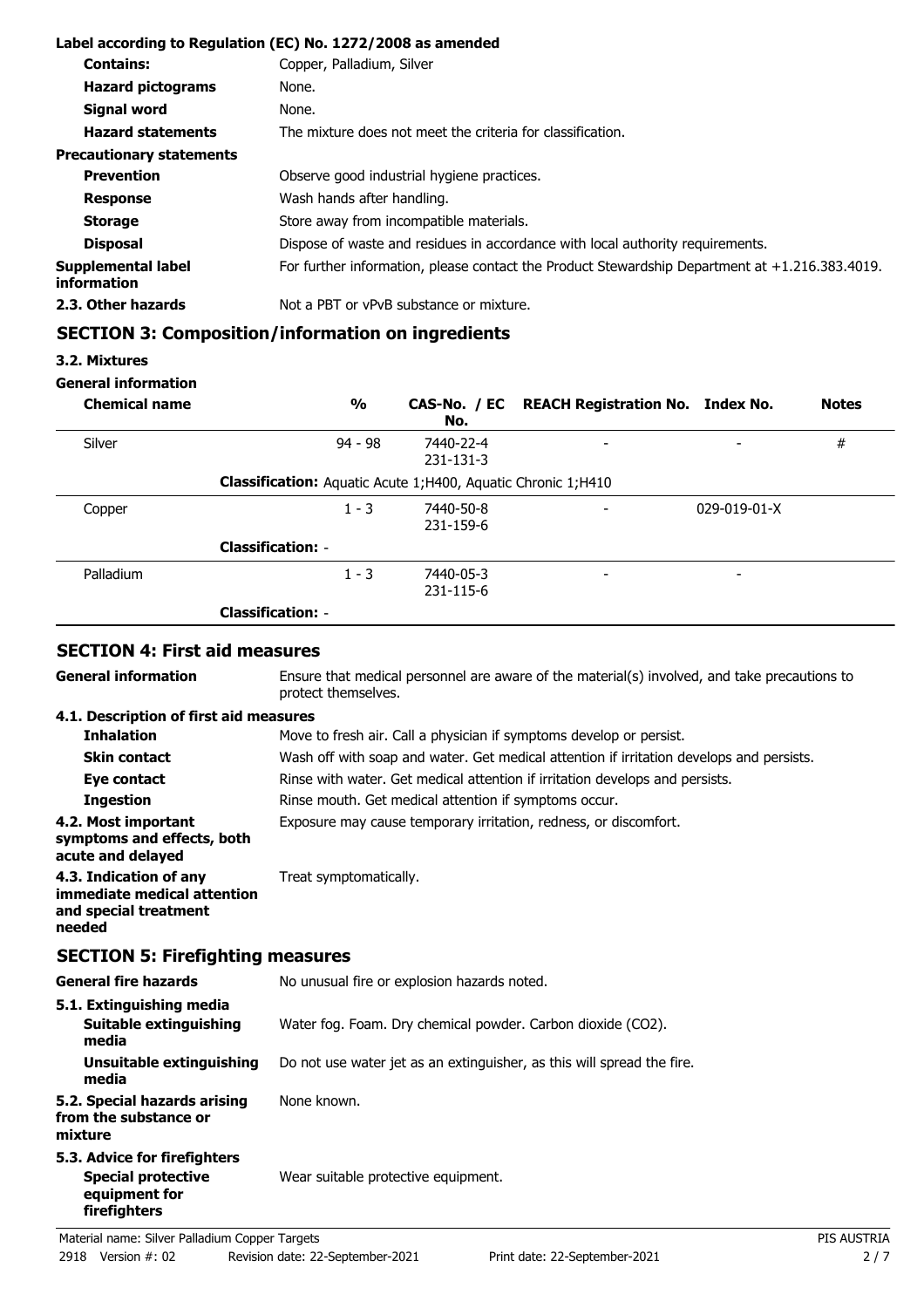| <b>Special firefighting</b><br>procedures | Move containers from fire area if you can do so without risk.                              |
|-------------------------------------------|--------------------------------------------------------------------------------------------|
| Specific methods                          | Use standard firefighting procedures and consider the hazards of other involved materials. |

# **SECTION 6: Accidental release measures**

|                                                              | 6.1. Personal precautions, protective equipment and emergency procedures                           |
|--------------------------------------------------------------|----------------------------------------------------------------------------------------------------|
| For non-emergency<br>personnel                               | Keep unnecessary personnel away. For personal protection, see section 8 of the SDS.                |
| For emergency<br>responders                                  | Keep unnecessary personnel away. Use personal protection recommended in Section 8 of the PIS.      |
| 6.2. Environmental<br>precautions                            | Avoid discharge into drains, water courses or onto the ground.                                     |
| 6.3. Methods and material for<br>containment and cleaning up | Stop the flow of material, if this is without risk. For waste disposal, see section 13 of the PIS. |
| 6.4. Reference to other<br>sections                          | For personal protection, see section 8 of the PIS. For waste disposal, see section 13 of the PIS.  |
| CECTION 7: Handling and storage                              |                                                                                                    |

#### **SECTION 7: Handling and storage**

| 7.1. Precautions for safe<br>handling                                   | Wash thoroughly after handling. Observe good industrial hygiene practices. |
|-------------------------------------------------------------------------|----------------------------------------------------------------------------|
| 7.2. Conditions for safe<br>storage, including any<br>incompatibilities | Store away from incompatible materials (see Section 10 of the PIS).        |
| 7.3. Specific end use(s)                                                | Not available.                                                             |

# **SECTION 8: Exposure controls/personal protection**

### **8.1. Control parameters**

#### **Occupational exposure limits**

| Austria. MAK List, OEL Ordinance (GwV), BGBI. II, no. 184/2001 |             |                         |                           |
|----------------------------------------------------------------|-------------|-------------------------|---------------------------|
| <b>Components</b>                                              | <b>Type</b> | Value                   | Form                      |
| Copper (CAS 7440-50-8)                                         | <b>MAK</b>  | 1 mg/m $3$              | Inhalable fraction.       |
|                                                                |             | $0,1$ mg/m3             | Fume and respirable dust. |
|                                                                | <b>STEL</b> | $4 \text{ mg/m}$        | Inhalable fraction.       |
|                                                                |             | $0.4 \text{ mg/m}$      | Fume and respirable dust. |
| Silver (CAS 7440-22-4)                                         | <b>MAK</b>  | $0.1 \,\mathrm{mq/m}$ 3 | Inhalable fraction.       |
|                                                                | <b>STEL</b> | $0.1 \,\mathrm{mq/m}$   | Inhalable fraction.       |

# **EU. Indicative Exposure Limit Values in Directives 91/322/EEC, 2000/39/EC, 2006/15/EC, 2009/161/EU, 2017/164/EU**

| <b>Components</b>                                    | Type                                                                  | <b>Value</b>                                                                                                                                                                                                                                                                                      |  |  |
|------------------------------------------------------|-----------------------------------------------------------------------|---------------------------------------------------------------------------------------------------------------------------------------------------------------------------------------------------------------------------------------------------------------------------------------------------|--|--|
| Silver (CAS 7440-22-4)                               | <b>TWA</b>                                                            | $0,1$ mg/m3                                                                                                                                                                                                                                                                                       |  |  |
| <b>Biological limit values</b>                       | No biological exposure limits noted for the ingredient(s).            |                                                                                                                                                                                                                                                                                                   |  |  |
| <b>Recommended monitoring</b><br>procedures          |                                                                       | Follow standard monitoring procedures.                                                                                                                                                                                                                                                            |  |  |
| Derived no effect levels<br>(DNELs)                  | Not available.                                                        |                                                                                                                                                                                                                                                                                                   |  |  |
| <b>Predicted no effect</b><br>concentrations (PNECs) | Not available.                                                        |                                                                                                                                                                                                                                                                                                   |  |  |
| 8.2. Exposure controls                               |                                                                       |                                                                                                                                                                                                                                                                                                   |  |  |
| <b>Appropriate engineering</b><br><b>controls</b>    | established, maintain airborne levels to an acceptable level.         | Good general ventilation should be used. Ventilation rates should be matched to conditions. If<br>applicable, use process enclosures, local exhaust ventilation, or other engineering controls to<br>maintain airborne levels below recommended exposure limits. If exposure limits have not been |  |  |
|                                                      | Individual protection measures, such as personal protective equipment |                                                                                                                                                                                                                                                                                                   |  |  |
| <b>General information</b>                           | Use personal protective equipment as required.                        |                                                                                                                                                                                                                                                                                                   |  |  |
| Eye/face protection                                  | Wear safety glasses with side shields (or goggles).                   |                                                                                                                                                                                                                                                                                                   |  |  |
| <b>Skin protection</b>                               |                                                                       |                                                                                                                                                                                                                                                                                                   |  |  |
| - Hand protection                                    | Wear protective gloves.                                               |                                                                                                                                                                                                                                                                                                   |  |  |
| - Other                                              | Wear suitable protective clothing.                                    |                                                                                                                                                                                                                                                                                                   |  |  |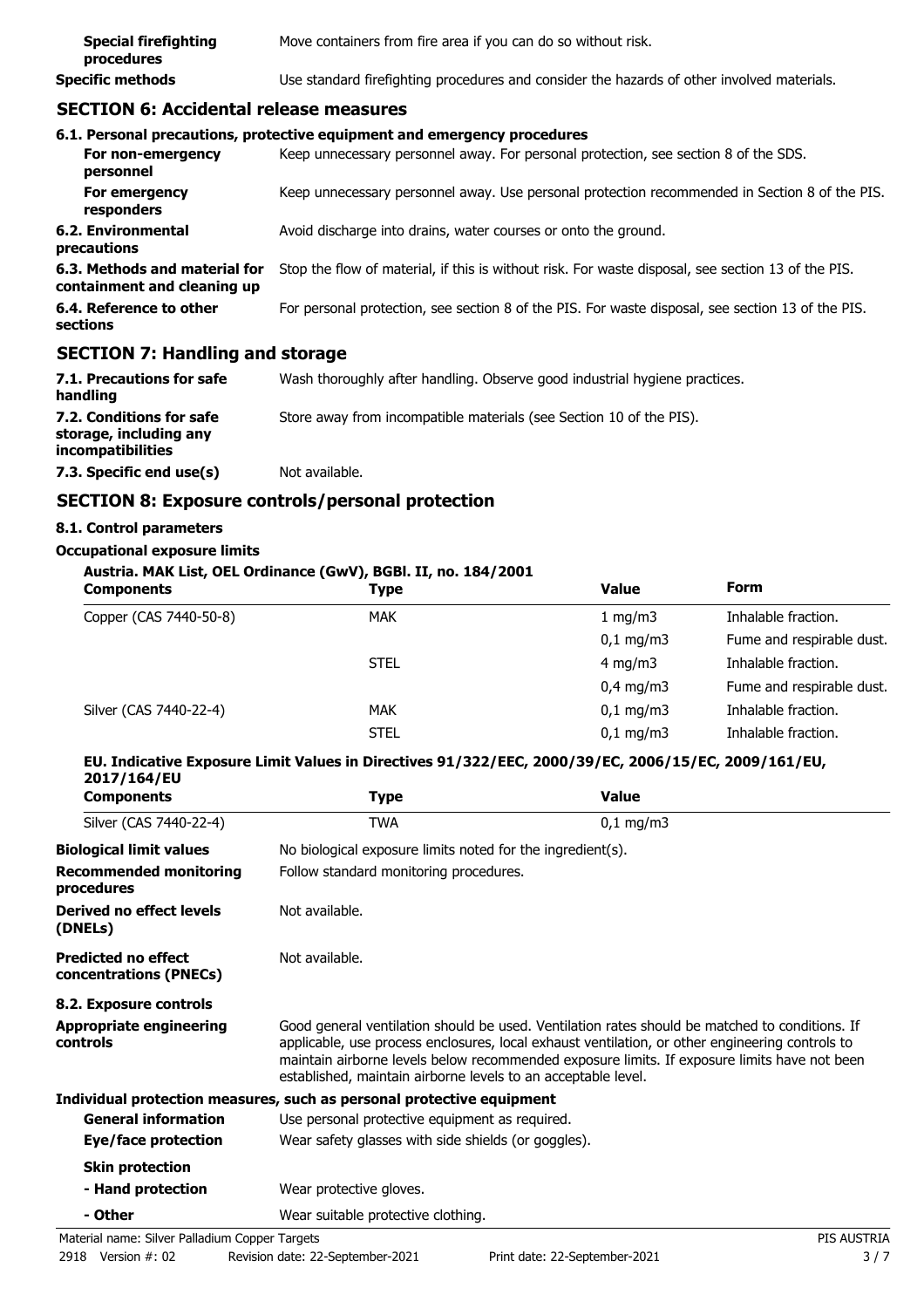| <b>Respiratory protection</b>             | In case of insufficient ventilation, wear suitable respiratory equipment.                                                                                                                                                                                                                                                                                          |  |
|-------------------------------------------|--------------------------------------------------------------------------------------------------------------------------------------------------------------------------------------------------------------------------------------------------------------------------------------------------------------------------------------------------------------------|--|
| <b>Thermal hazards</b>                    | Wear appropriate thermal protective clothing, when necessary.                                                                                                                                                                                                                                                                                                      |  |
| <b>Hygiene measures</b>                   | Always observe good personal hygiene measures, such as washing after handling the material and<br>before eating, drinking, and/or smoking. Routinely wash work clothing and protective equipment to<br>remove contaminants.                                                                                                                                        |  |
| <b>Environmental exposure</b><br>controls | Good general ventilation should be used. Ventilation rates should be matched to conditions. If<br>applicable, use process enclosures, local exhaust ventilation, or other engineering controls to<br>maintain airborne levels below recommended exposure limits. If exposure limits have not been<br>established, maintain airborne levels to an acceptable level. |  |

# **SECTION 9: Physical and chemical properties**

# **9.1. Information on basic physical and chemical properties**

| Appearance                                          |                                                  |  |  |
|-----------------------------------------------------|--------------------------------------------------|--|--|
| <b>Physical state</b>                               | Solid.                                           |  |  |
| Form                                                | Solid.                                           |  |  |
| Colour                                              | Silver.                                          |  |  |
| Odour                                               | None.                                            |  |  |
| <b>Odour threshold</b>                              | Not applicable.                                  |  |  |
| pH                                                  | Not applicable.                                  |  |  |
| <b>Melting point/freezing point</b>                 | 960,5 °C (1760,9 °F) estimated / Not applicable. |  |  |
| Initial boiling point and<br>boiling range          | Not applicable.                                  |  |  |
| <b>Flash point</b>                                  | Not applicable.                                  |  |  |
| <b>Evaporation rate</b>                             | Not applicable.                                  |  |  |
| <b>Flammability (solid, gas)</b>                    | None known.                                      |  |  |
| <b>Upper/lower flammability or explosive limits</b> |                                                  |  |  |
| <b>Flammability limit - lower</b><br>(9/6)          | Not applicable.                                  |  |  |
| <b>Flammability limit -</b><br>upper $(% )$         | Not applicable.                                  |  |  |
| <b>Explosive limit - upper</b><br>(9/6)             | Not applicable.                                  |  |  |
| <b>Vapour pressure</b>                              | Not applicable.                                  |  |  |
| <b>Vapour density</b>                               | Not applicable.                                  |  |  |
| <b>Relative density</b>                             | Not applicable.                                  |  |  |
| Solubility(ies)                                     |                                                  |  |  |
| <b>Solubility (water)</b>                           | Insoluble.                                       |  |  |
| <b>Partition coefficient</b><br>(n-octanol/water)   | Not applicable.                                  |  |  |
| <b>Auto-ignition temperature</b>                    | Not applicable.                                  |  |  |
| <b>Decomposition temperature</b>                    | Not applicable.                                  |  |  |
| <b>Viscosity</b>                                    | Not applicable.                                  |  |  |
| <b>Explosive properties</b>                         | Not explosive.                                   |  |  |
| <b>Oxidising properties</b>                         | Not oxidising.                                   |  |  |
| 9.2. Other information                              |                                                  |  |  |
| <b>Density</b>                                      | 10,49 g/cm3 estimated                            |  |  |

# **SECTION 10: Stability and reactivity**

| 10.1. Reactivity                            | The product is stable and non-reactive under normal conditions of use, storage and transport. |
|---------------------------------------------|-----------------------------------------------------------------------------------------------|
| 10.2. Chemical stability                    | Material is stable under normal conditions.                                                   |
| 10.3. Possibility of hazardous<br>reactions | No dangerous reaction known under conditions of normal use.                                   |
| 10.4. Conditions to avoid                   | Contact with incompatible materials.                                                          |
| 10.5. Incompatible materials                | Ammonia. Chlorine.                                                                            |
| 10.6. Hazardous<br>decomposition products   | No hazardous decomposition products are known.                                                |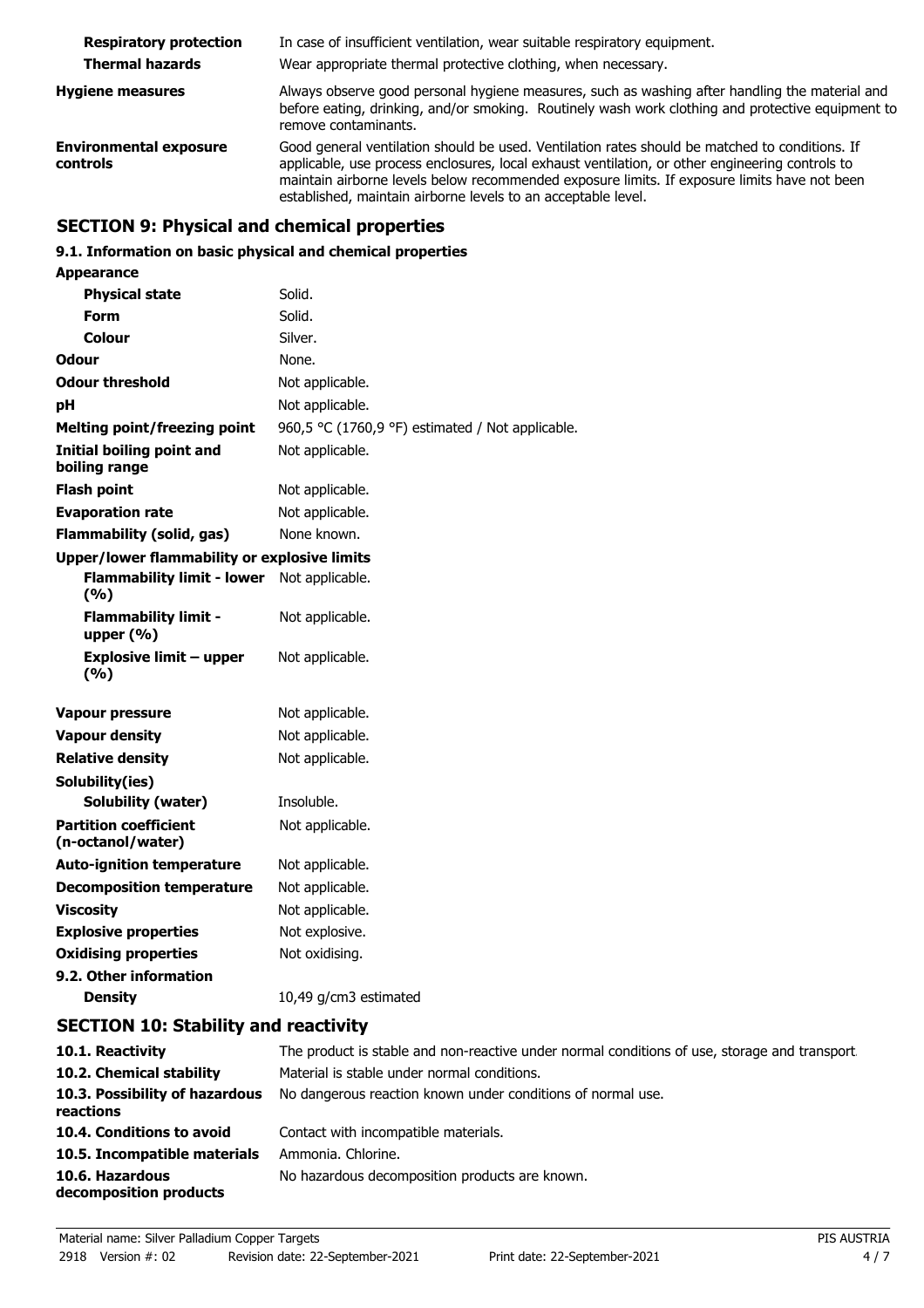# **SECTION 11: Toxicological information**

**General information C**Ccupational exposure to the substance or mixture may cause adverse effects.

| <b>General information</b>                                   | Occupational exposure to the substance or mixture may cause adverse effects.                                           |  |
|--------------------------------------------------------------|------------------------------------------------------------------------------------------------------------------------|--|
| <b>Information on likely routes of exposure</b>              |                                                                                                                        |  |
| <b>Inhalation</b>                                            | Prolonged inhalation may be harmful.                                                                                   |  |
| <b>Skin contact</b>                                          | No adverse effects due to skin contact are expected.                                                                   |  |
| Eye contact                                                  | Direct contact with eyes may cause temporary irritation.                                                               |  |
| <b>Ingestion</b>                                             | May cause discomfort if swallowed. However, ingestion is not likely to be a primary route of<br>occupational exposure. |  |
| <b>Symptoms</b>                                              | Direct contact with eyes may cause temporary irritation.                                                               |  |
| 11.1. Information on toxicological effects                   |                                                                                                                        |  |
| <b>Acute toxicity</b>                                        | Not known.                                                                                                             |  |
| <b>Skin corrosion/irritation</b>                             | This product is not expected to cause skin sensitisation.                                                              |  |
| Serious eye damage/eye<br>irritation                         | May cause temporary eye irritation.                                                                                    |  |
| <b>Respiratory sensitisation</b>                             | Not a respiratory sensitizer.                                                                                          |  |
| <b>Skin sensitisation</b>                                    | Not a skin sensitiser.                                                                                                 |  |
| <b>Germ cell mutagenicity</b>                                | Not classified.                                                                                                        |  |
| Carcinogenicity                                              | Not classified.                                                                                                        |  |
| <b>Reproductive toxicity</b>                                 | Not classified.                                                                                                        |  |
| Specific target organ toxicity<br>- single exposure          | Not classified.                                                                                                        |  |
| <b>Specific target organ toxicity</b><br>- repeated exposure | Not classified.                                                                                                        |  |
| <b>Aspiration hazard</b>                                     | Due to partial or complete lack of data the classification is not possible.                                            |  |
| Mixture versus substance<br>information                      | No information available.                                                                                              |  |
| <b>Other information</b>                                     | Not available.                                                                                                         |  |

# **SECTION 12: Ecological information**

| 12.1. Toxicity                                            | Based on available data, the classification criteria are not met for hazardous to the aguatic<br>environment.                                                                              |                                                                              |                                 |  |
|-----------------------------------------------------------|--------------------------------------------------------------------------------------------------------------------------------------------------------------------------------------------|------------------------------------------------------------------------------|---------------------------------|--|
| <b>Product</b>                                            |                                                                                                                                                                                            | <b>Species</b>                                                               | <b>Test Results</b>             |  |
| Silver Palladium Copper Targets                           |                                                                                                                                                                                            |                                                                              |                                 |  |
| <b>Aquatic</b>                                            |                                                                                                                                                                                            |                                                                              |                                 |  |
| Acute                                                     |                                                                                                                                                                                            |                                                                              |                                 |  |
| Fish                                                      | LC50                                                                                                                                                                                       | Fish                                                                         | 0,6667 mg/l, 96 hours estimated |  |
| <b>Components</b>                                         |                                                                                                                                                                                            | <b>Species</b>                                                               | <b>Test Results</b>             |  |
| Copper (CAS 7440-50-8)                                    |                                                                                                                                                                                            |                                                                              |                                 |  |
| <b>Aquatic</b>                                            |                                                                                                                                                                                            |                                                                              |                                 |  |
| Acute                                                     |                                                                                                                                                                                            |                                                                              |                                 |  |
| Crustacea                                                 | <b>EC50</b>                                                                                                                                                                                | Blue crab (Callinectes sapidus)                                              | $0,0031$ mg/l                   |  |
| <b>Fish</b>                                               | LC50                                                                                                                                                                                       | Chinook salmon (Oncorhynchus<br>tshawytscha)                                 | 0,02 mg/l, 96 hours             |  |
| 12.2. Persistence and<br>degradability                    |                                                                                                                                                                                            | No data is available on the degradability of any ingredients in the mixture. |                                 |  |
| 12.3. Bioaccumulative<br>potential                        | No data available.                                                                                                                                                                         |                                                                              |                                 |  |
| <b>Partition coefficient</b><br>n-octanol/water (log Kow) | Not available.                                                                                                                                                                             |                                                                              |                                 |  |
| <b>Bioconcentration factor (BCF)</b>                      | Not available.                                                                                                                                                                             |                                                                              |                                 |  |
| 12.4. Mobility in soil                                    | No data available.                                                                                                                                                                         |                                                                              |                                 |  |
| 12.5. Results of PBT and<br>vPvB assessment               | Not a PBT or vPvB substance or mixture.                                                                                                                                                    |                                                                              |                                 |  |
| 12.6. Other adverse effects                               | No other adverse environmental effects (e.g. ozone depletion, photochemical ozone creation<br>potential, endocrine disruption, global warming potential) are expected from this component. |                                                                              |                                 |  |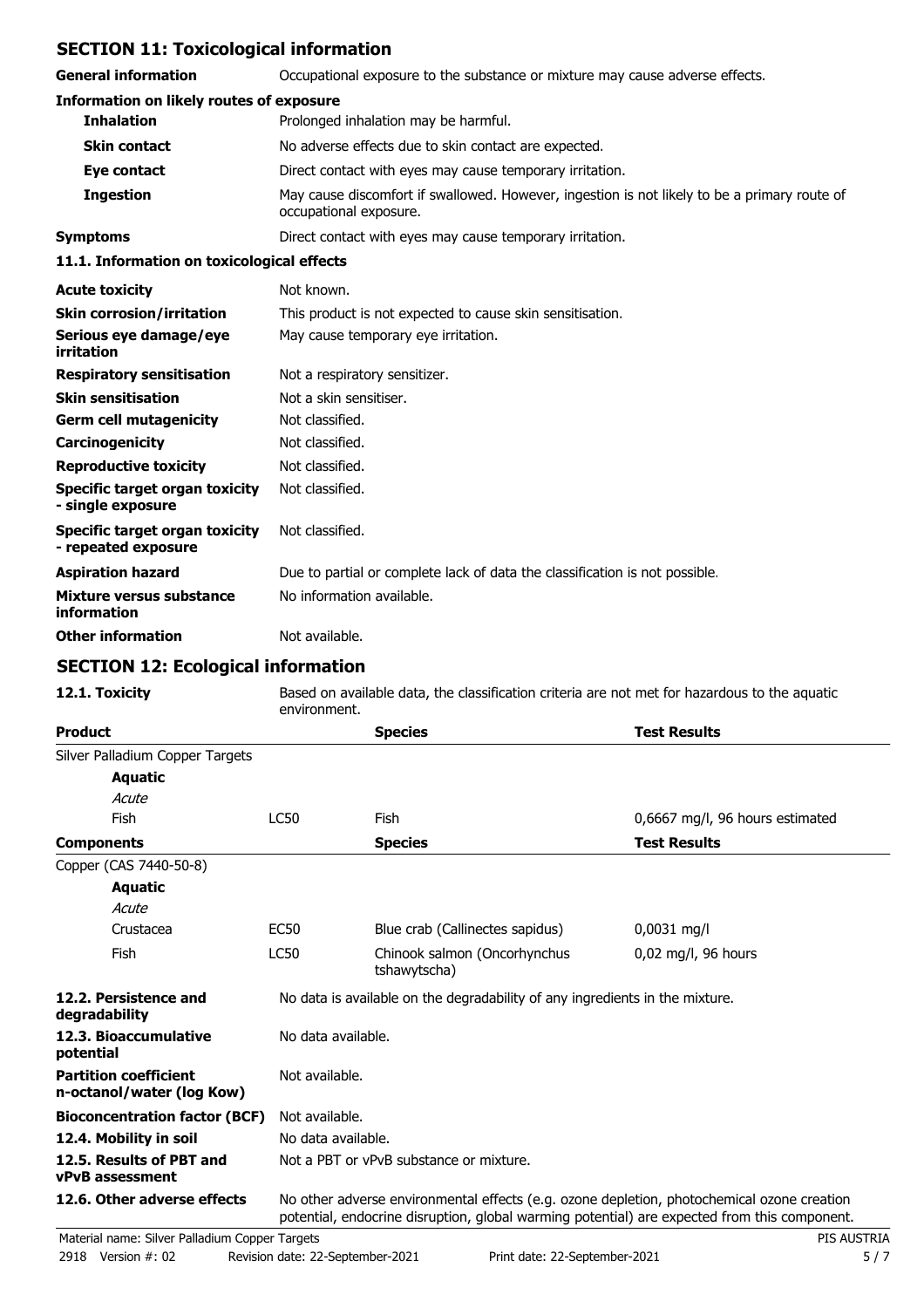# **SECTION 13: Disposal considerations**

## **13.1. Waste treatment methods**

| <b>Residual waste</b>                  | Dispose of in accordance with local regulations. Empty containers or liners may retain some product<br>residues. This material and its container must be disposed of in a safe manner (see: Disposal<br>instructions). |
|----------------------------------------|------------------------------------------------------------------------------------------------------------------------------------------------------------------------------------------------------------------------|
| <b>Contaminated packaging</b>          | Since emptied containers may retain product residue, follow label warnings even after container is<br>emptied. Empty containers should be taken to an approved waste handling site for recycling or<br>disposal.       |
| <b>EU waste code</b>                   | The Waste code should be assigned in discussion between the user, the producer and the waste<br>disposal company.                                                                                                      |
| <b>Disposal</b><br>methods/information | Collect and reclaim or dispose in sealed containers at licensed waste disposal site.                                                                                                                                   |
| <b>Special precautions</b>             | Dispose in accordance with all applicable regulations.                                                                                                                                                                 |

# **SECTION 14: Transport information**

#### **ADR**

14.1. - 14.6.: Not regulated as dangerous goods.

# **RID**

14.1. - 14.6.: Not regulated as dangerous goods.

**ADN**

14.1. - 14.6.: Not regulated as dangerous goods.

### **IATA**

14.1. - 14.6.: Not regulated as dangerous goods.

#### **IMDG**

| 14.1. UN number<br>14.2. UN proper shipping | UN3077<br>ENVIRONMENTALLY HAZARDOUS SUBSTANCE, SOLID, N.O.S.            |  |  |
|---------------------------------------------|-------------------------------------------------------------------------|--|--|
| name                                        |                                                                         |  |  |
| 14.3. Transport hazard class(es)            |                                                                         |  |  |
| <b>Class</b>                                | 9                                                                       |  |  |
| Subsidiary risk                             |                                                                         |  |  |
| 14.4. Packing group                         | ш                                                                       |  |  |
| 14.5. Environmental hazards                 |                                                                         |  |  |
| <b>Marine pollutant</b>                     | No.                                                                     |  |  |
| EmS                                         | F-A, S-F                                                                |  |  |
| 14.6. Special precautions<br>for user       | Read safety instructions, SDS and emergency procedures before handling. |  |  |
|                                             |                                                                         |  |  |

### **IMDG**



# **SECTION 15: Regulatory information**

**15.1. Safety, health and environmental regulations/legislation specific for the substance or mixture EU regulations**

**Regulation (EC) No. 1005/2009 on substances that deplete the ozone layer, Annex I and II, as amended**

Not listed.

**Regulation (EU) 2019/1021 On persistent organic pollutants (recast), as amended** Not listed.

**Regulation (EU) No. 649/2012 concerning the export and import of dangerous chemicals, Annex I, Part 1 as amended**

Not listed.

**Regulation (EU) No. 649/2012 concerning the export and import of dangerous chemicals, Annex I, Part 2 as amended**

Not listed.